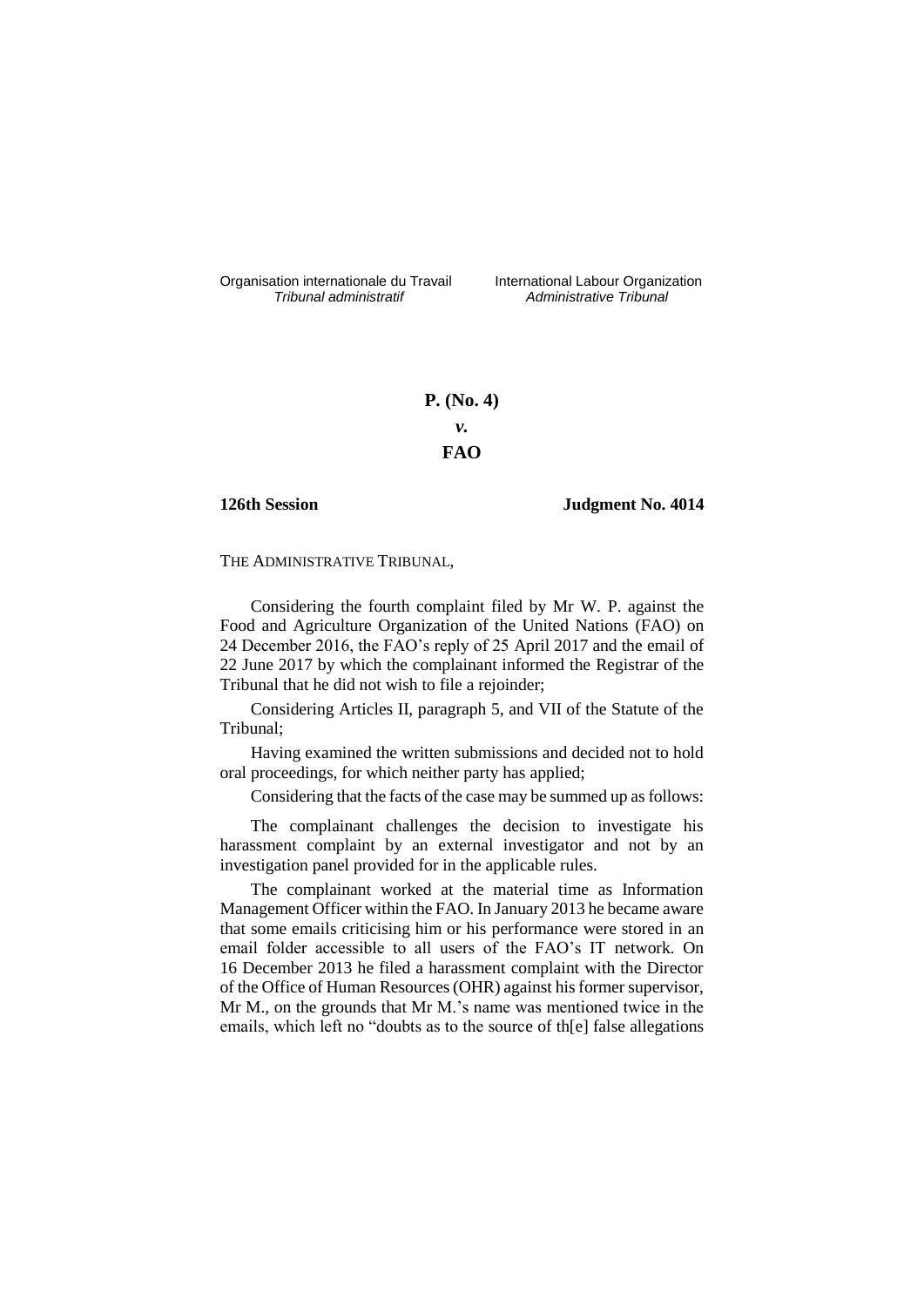and point[ed] to a plot against [him] mounted by the very [Mr M.]". He added that the way he had been "micro-managed" by Mr M. was an act of harassment and provided examples.

On 24 December 2013 the Director of OHR informed the complainant that the complaint would be forwarded to Mr M. for comment in accordance with Administrative Circular No. 2007/05 on harassment (hereinafter "the Circular"). When the complainant subsequently enquired as to the status of his harassment complaint, the Director of OHR informed him on 1 April 2014 that arrangements had been made for an investigation to be undertaken by an external professional investigator, Mr T. On 3 April the complainant asked the Director of OHR to reconsider her decision and to have the harassment complaint investigated by the FAO Investigation Panel. She rejected his request, explaining that it would not be appropriate to refer the matter to the Investigation Panel given that he was a longstanding member of the Panel and that the members of the Panel were nominated by the Association of Professionals in the FAO, of which he was the President.

The complainant appealed that decision with the Director-General on 10 April 2014. He asked him to order an investigation by the Investigation Panel in accordance with the Circular and to award him compensation for the "repeated denial of justice", which had caused him significant stress and damage to his health. By a letter of 26 May 2014 the complainant was notified of the decision of the Director-General to reject his appeal.

On 24 June 2014 the complainant lodged an appeal with the Appeals Committee against the decision of 26 May. In the meantime, on 30 May 2014, the external investigator issued his report. He concluded that there was no evidence of harassment. The report was forwarded to the complainant, who was asked to provide his comments. He did so on 26 June 2014, shortly before retiring later that month.

In its report of 15 September 2016, the Appeals Committee noted that the Circular was silent in the case of an investigation involving a potential conflict of interest or bias, but it also noted that the FAO had an obligation to ensure that all allegations of harassment were fully, fairly and promptly dealt with in a confidential manner. It therefore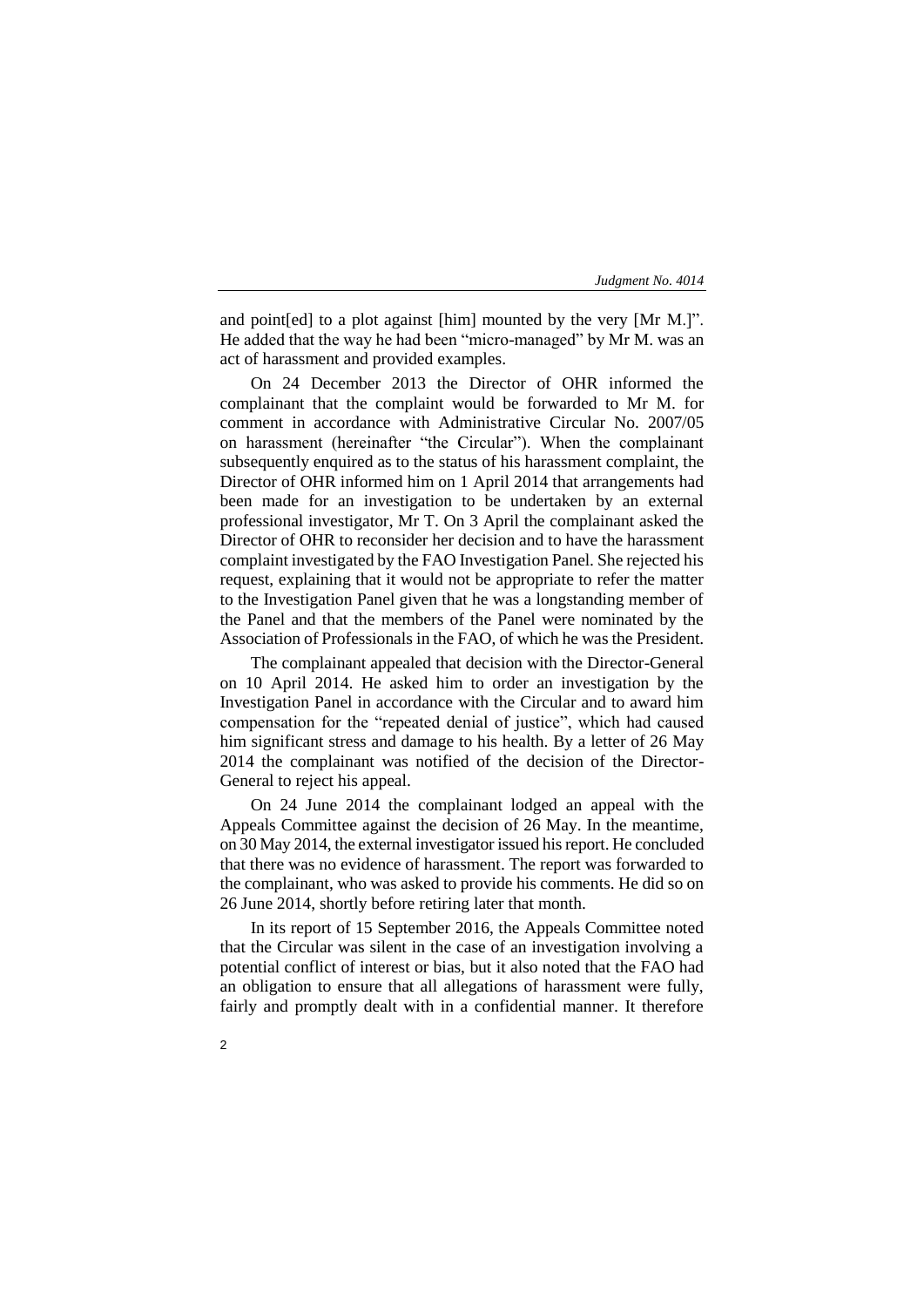concluded that the FAO had complied with the Circular to the best extent it could in order to ensure that the investigation was objective, impartial and fair. The Appeals Committee examined the report of the external investigator and observed that, although the investigator had included a detailed description of the facts, the complainant's views had not been taken into account. Indeed, he had refused to interact with the external investigator. The Appeals Committee questioned some aspects of the external investigation and expressed some doubts as to the way the external investigator had been selected. It nevertheless concluded, with strong reservations from one member, that the investigation should not be declared null and void as the complainant had been invited to cooperate with the external investigator and to comment on the final report of the investigator. It therefore recommended dismissing the appeal.

By a letter of 14 November 2016, which the complainant received on 28 November, the Director-General informed him that he agreed with the recommendation of the Appeals Committee to dismiss the appeal. That is the decision impugned before the Tribunal.

The complainant asks the Tribunal to award him 10,000 euros in damages, together with "moral damages for the delay in the internal complaint and appeals process".

The FAO asks the Tribunal to dismiss the complaint as unfounded.

# CONSIDERATIONS

1. On 16 December 2013 the complainant filed a harassment complaint against his former supervisor. In response to his inquiry concerning the status of this complaint, the Director of OHR informed the complainant that arrangements had been made for an external investigator, Mr T., to conduct the investigation into his complaint and that Mr T. would contact him. The complainant advised the Director of OHR of his objection to the use of an external investigator and asked for a reconsideration of that decision and that the Investigation Panel conduct the investigation into his harassment complaint. The Director of OHR replied that the harassment complaint could not be investigated by the Investigation Panel. She explained that it would not be "appropriate"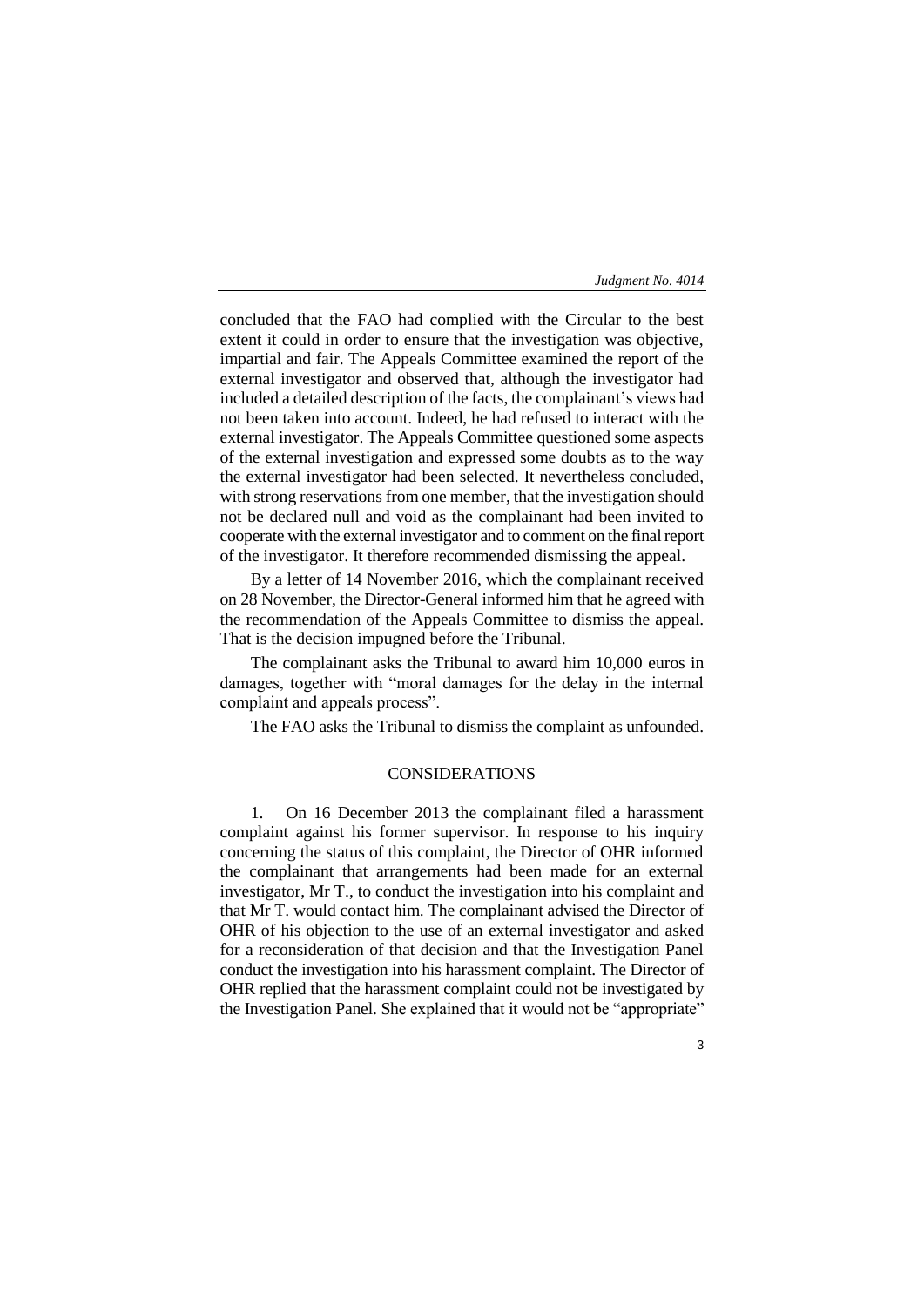for the Panel to investigate his complaint as he was a longstanding member of the Panel and its members are nominated by the Association of Professionals of the FAO of which he was the President. In view of his position regarding the lawfulness of the referral of his complaint to an external investigator, the complainant refused to have any interaction with Mr T.

2. Subsequently, the complainant lodged an internal appeal challenging the decision to have his harassment complaint investigated by an external investigator rather than by the Investigation Panel in accordance with the provisions of the Circular. In the 14 November 2016 decision impugned in this complaint, the Director-General accepted the Appeals Committee's conclusion that "in view of the potential conflict of interest arising from [the complainant's] role as a member of the Investigation Panel and President of the [Association of Professionals in the FAO], the referral of [his] complaint of harassment was necessary to ensure an '*objective, impartial and fair* [investigation] *throughout*' the investigation, thereby preserving due process for both parties" and dismissed the appeal.

3. Before considering the parties' submissions, some additional background is useful. In Judgment 4013 also delivered in public today, the Tribunal considered another complaint against the FAO filed by the same complainant, which also concerned the investigation of a harassment complaint filed by him. In that case, the fact giving rise to the complaint before the Tribunal was also the FAO's referral of the investigation of the harassment complaint to an external investigator rather than to the Investigation Panel to avoid a conflict of interest. As noted above, in the present case, the FAO also referred the complainant's second harassment complaint to an external investigator for the same reason.

4. The main issue in this complaint is whether, as the complainant contends, the referral of his harassment complaint to an external investigator and not to the Investigation Panel constitutes a violation of the provisions of the Circular. In his brief, the complainant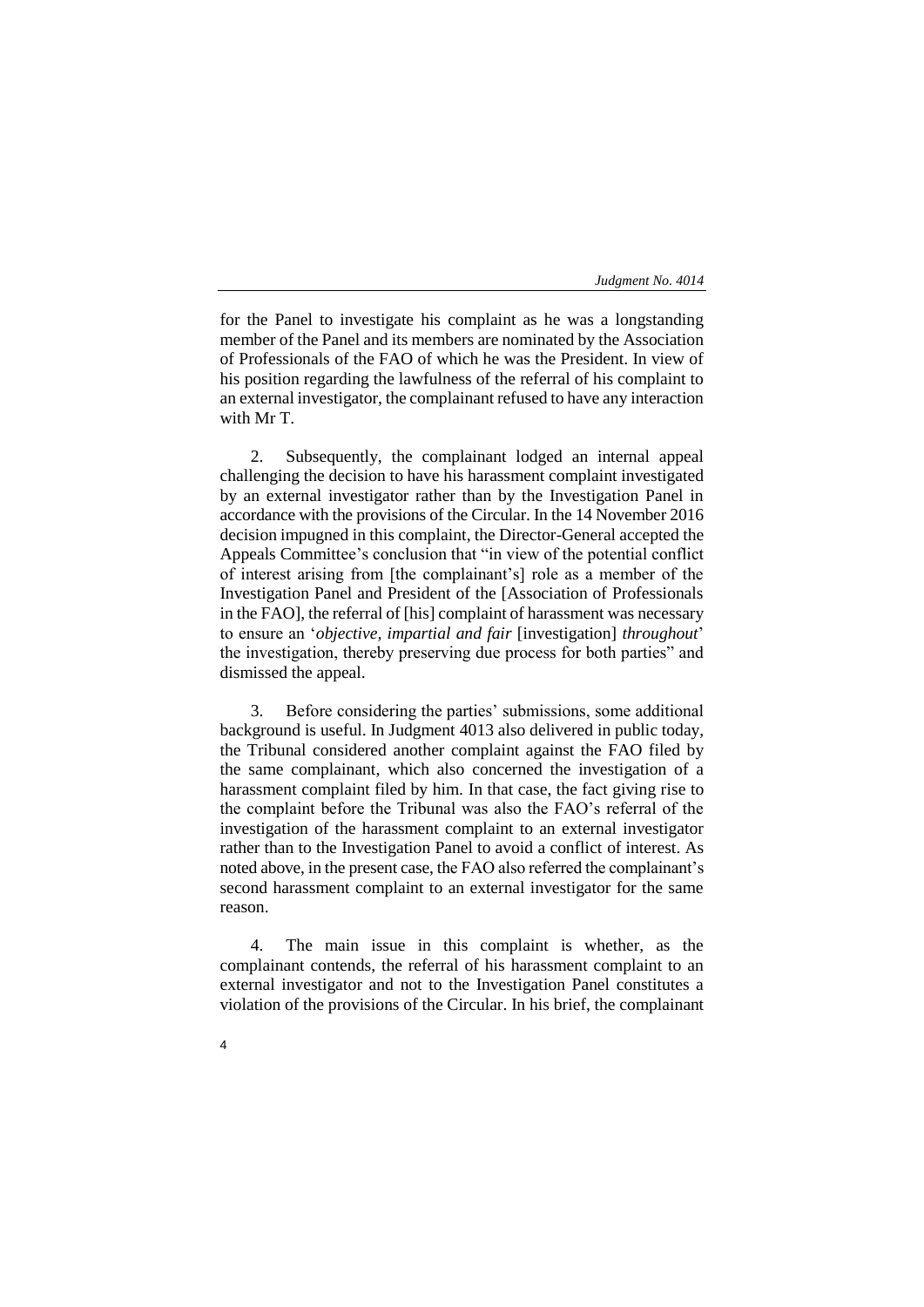5

points out that the Circular neither provides for the possibility of an external investigator investigating a harassment complaint nor excludes from its applicability specific staff members or staff members performing certain functions. As to the potential conflict of interest, he submits that if any of the three members appointed to consider his complaint believed that they were in a position of conflict of interest they could recuse themselves. Regarding his role as President of the Association of Professionals, the complainant notes that he only "co-propose[d]" members for the Investigation Panel. As the Director-General selected and appointed the members, his role as President was an irrelevant consideration in terms of conflict of interest. He also contends he was singled out by denying him the same right and procedure pursuant to the Circular as granted to any other staff member because he was a member of the Investigation Panel and President of the Association of Professionals.

5. In reply to the complainant's submission on conflict of interest, the FAO submits that the voluntary recusal of Panel members would have not addressed the conflict of interest deriving from the complainant's membership of the Investigation Panel given that he was a longstanding member of the Panel (from 2003 to 2014) and, therefore, well acquainted with all the Panel members. As such, the voluntary withdrawal of any "proposed members" would have not eliminated the perceived conflict of interest.

6. Even if some members of the Investigation Panel believed that they were not in a conflict of interest position and could perform their functions impartially, the fact that the complainant was a member of a small group of nine staff members on the Investigation Panel meant that a perception of conflict of interest could not be avoided. It is also observed that there is no evidence that the complainant was targeted because of the roles he played. His harassment complaint was referred to an external investigator because of the conflict of interest problem and for no other reason. The FAO was entitled to take this step of referring the matter to an external investigator and there was no legal error in it doing so.